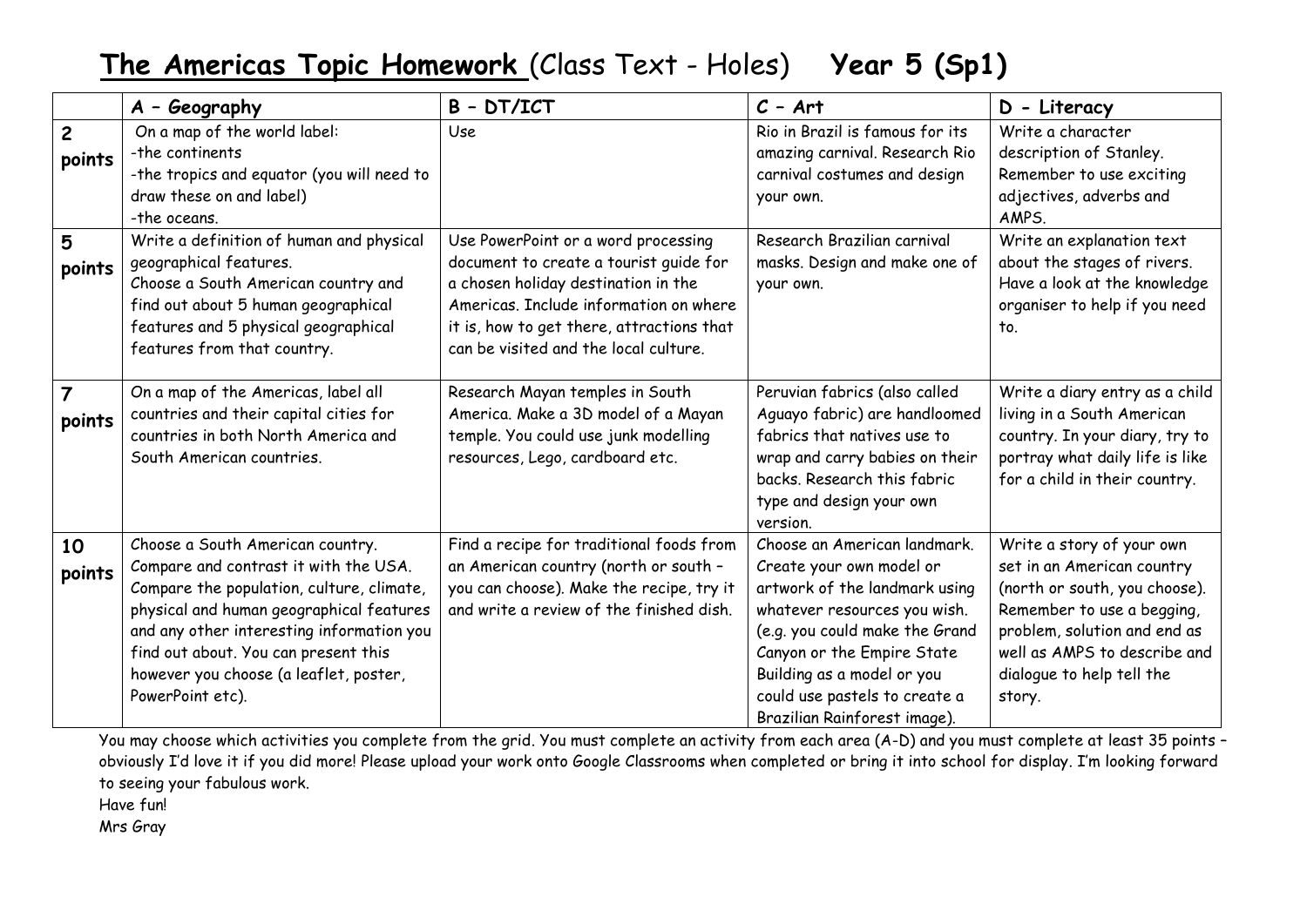

Continents: Africa, Antarctica, Asia, Australasia/Oceania, Europe, North America, South America,

Oceans: Pacific, Atlantic, Indian, Arctic, Southern Ocean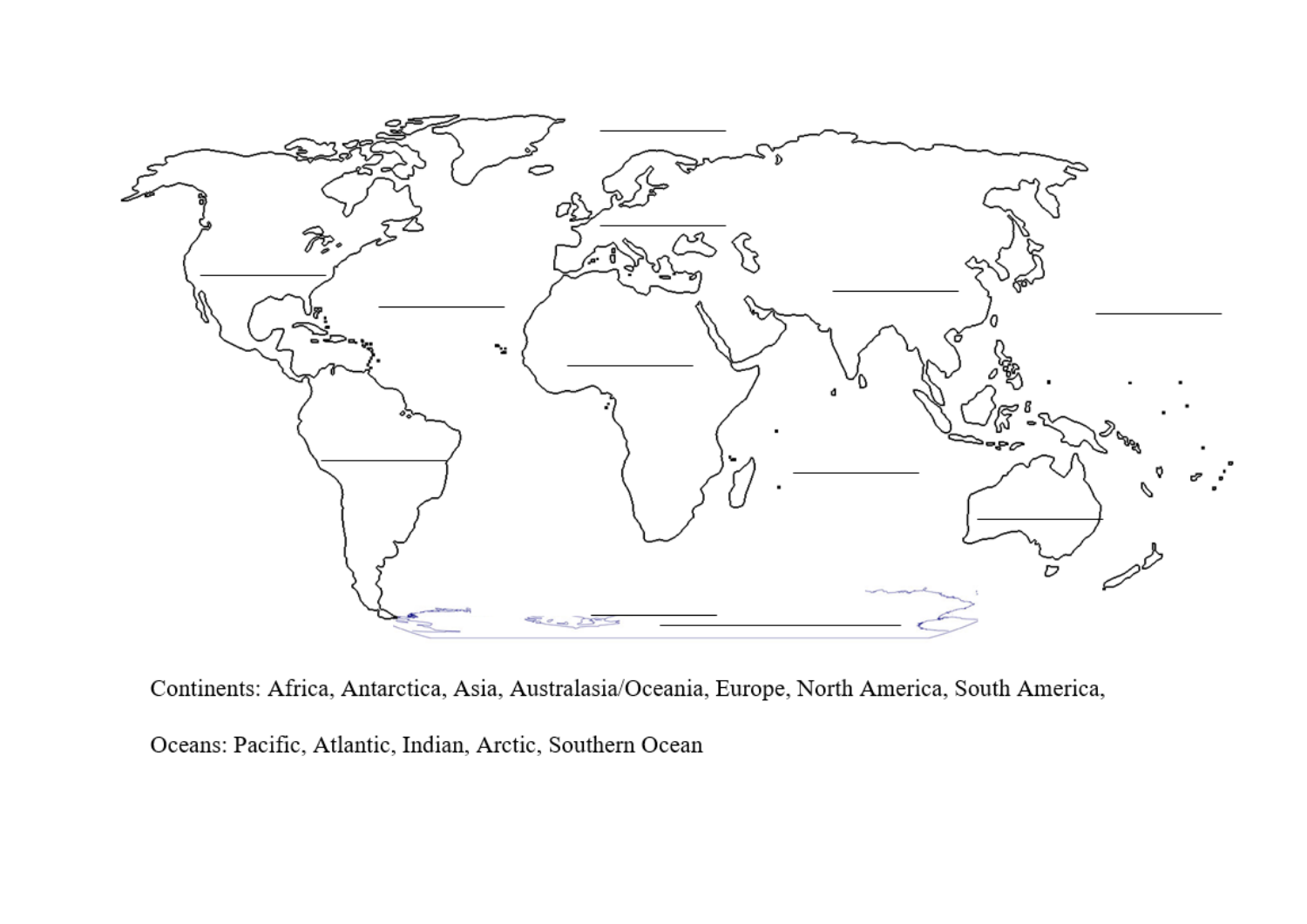South America: